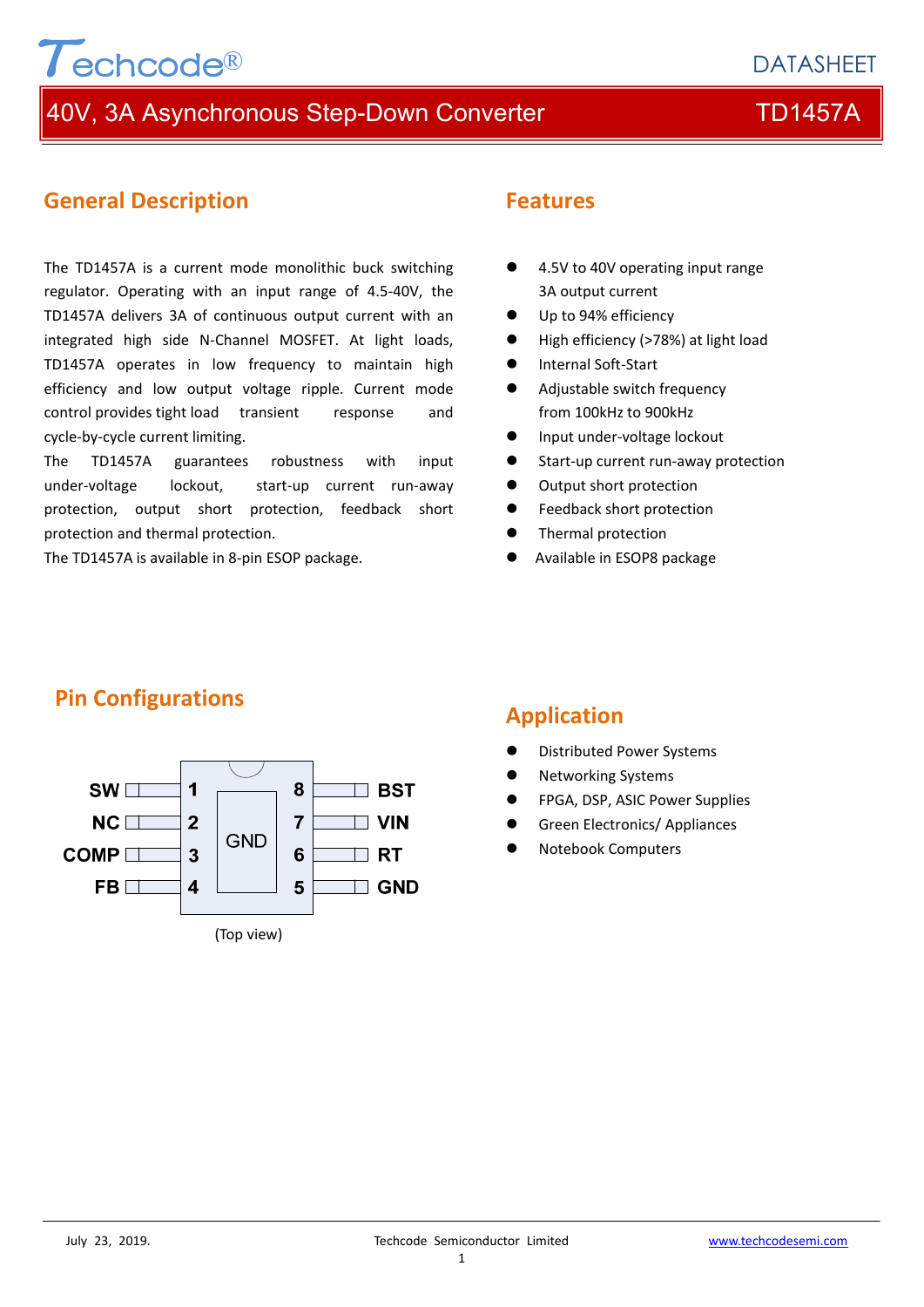# $\tau$ echcode®

## 40V, 3A Asynchronous Step-Down Converter TD1457A

DATASHEET

## **Pin Description**

| <b>Pin Number</b> | <b>Pin Name</b> | <b>Description</b>                                                                               |
|-------------------|-----------------|--------------------------------------------------------------------------------------------------|
| $\mathbf{1}$      | <b>SW</b>       | SW is the switching node that supplies power to the output. Connect the output LC filter from    |
|                   |                 | SW to the output load.                                                                           |
| $\overline{2}$    | NC.             | Not connected.                                                                                   |
| 3                 | <b>COMP</b>     | Compensation pin. Comp is used to compensate the regulation control loop. Connect a series       |
|                   |                 | RC network from COMP to GND to compensate the regulation control loop. One ceramic cap           |
|                   |                 | such as several tens pF is usually connected from COMP to GND to decouple the voltage noise.     |
| 4                 | <b>FB</b>       | Output feedback pin. FB senses the output voltage and is regulated by the control loop to FB     |
|                   |                 | reference voltage 0.8V. Connect a resistive divider at FB.                                       |
| 5                 | <b>GND</b>      | Ground.                                                                                          |
| 6                 | <b>RT</b>       | Voltage at the RT pin is regulated at 1.2V. Switch frequency of the regulator can be adjusted by |
|                   |                 | connecting a resistor at the RT pin to ground                                                    |
| 7                 | <b>VIN</b>      | Input voltage pin. VIN supplies power to the IC. Connect a 3.8V to 40V supply to VIN and bypass  |
|                   |                 | VIN to GND with a suitably large capacitor to eliminate noise on the input pin to the IC.        |
| 8                 | <b>BST</b>      | Bootstrap pin for top switch. A 0.1uF or larger capacitor should be connected between this pin   |
|                   |                 | and SW pin to supply current to the top switch and top switch driver.                            |

## **Ordering Information**

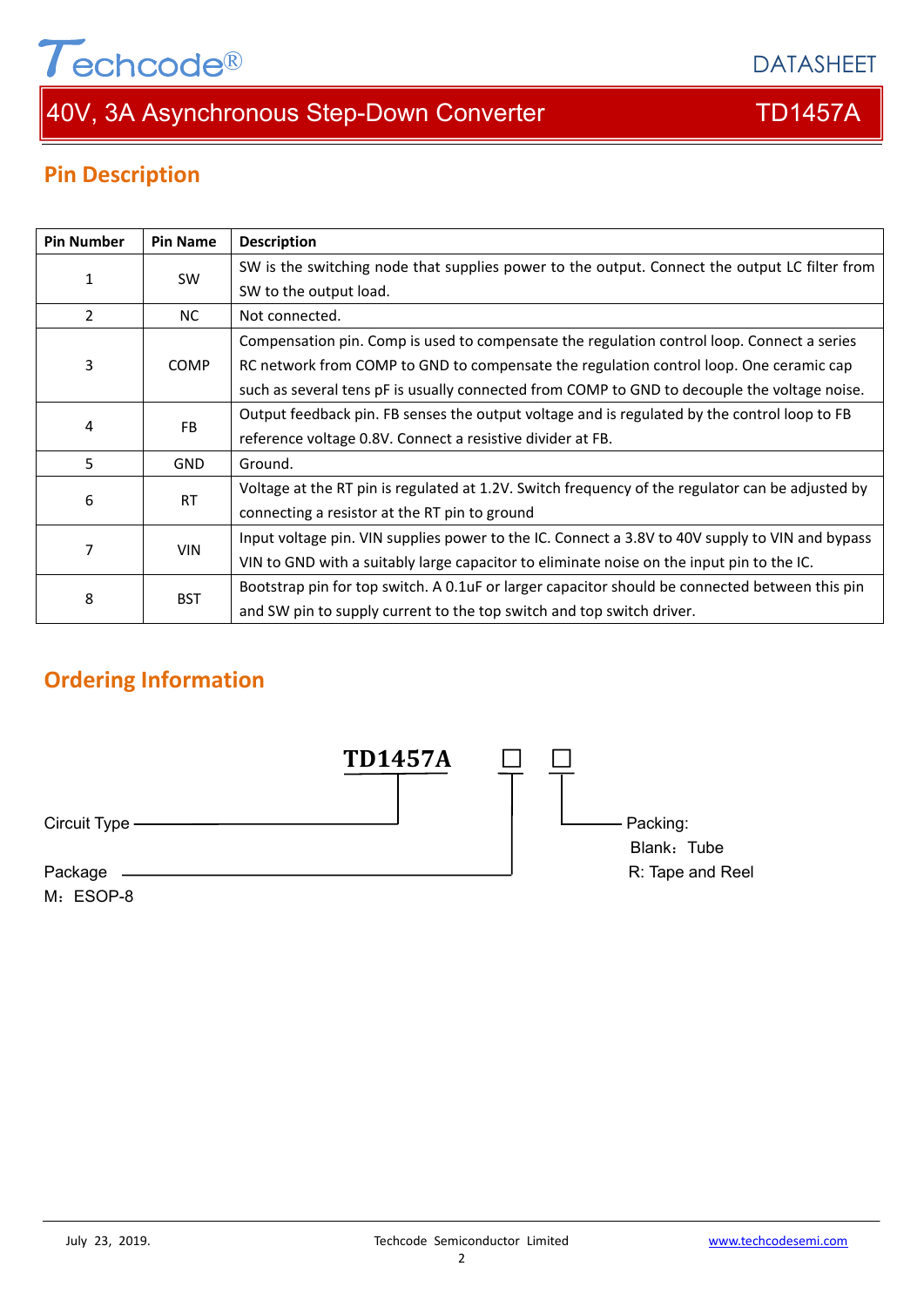# $\tau$ echcode®

## 40V, 3A Asynchronous Step-Down Converter TD1457A





#### **Figure1 Function Block Diagram of TD1457A**

## **Typical Application Circuit**



#### **Figure2 Vin: 8V~36V Vout: 5V Iout: 0~3A(RT=260KΩ)**



**Figure3 Vin: 8V~36V Vout: 5V Iout: 0~3A(RT=68KΩ)**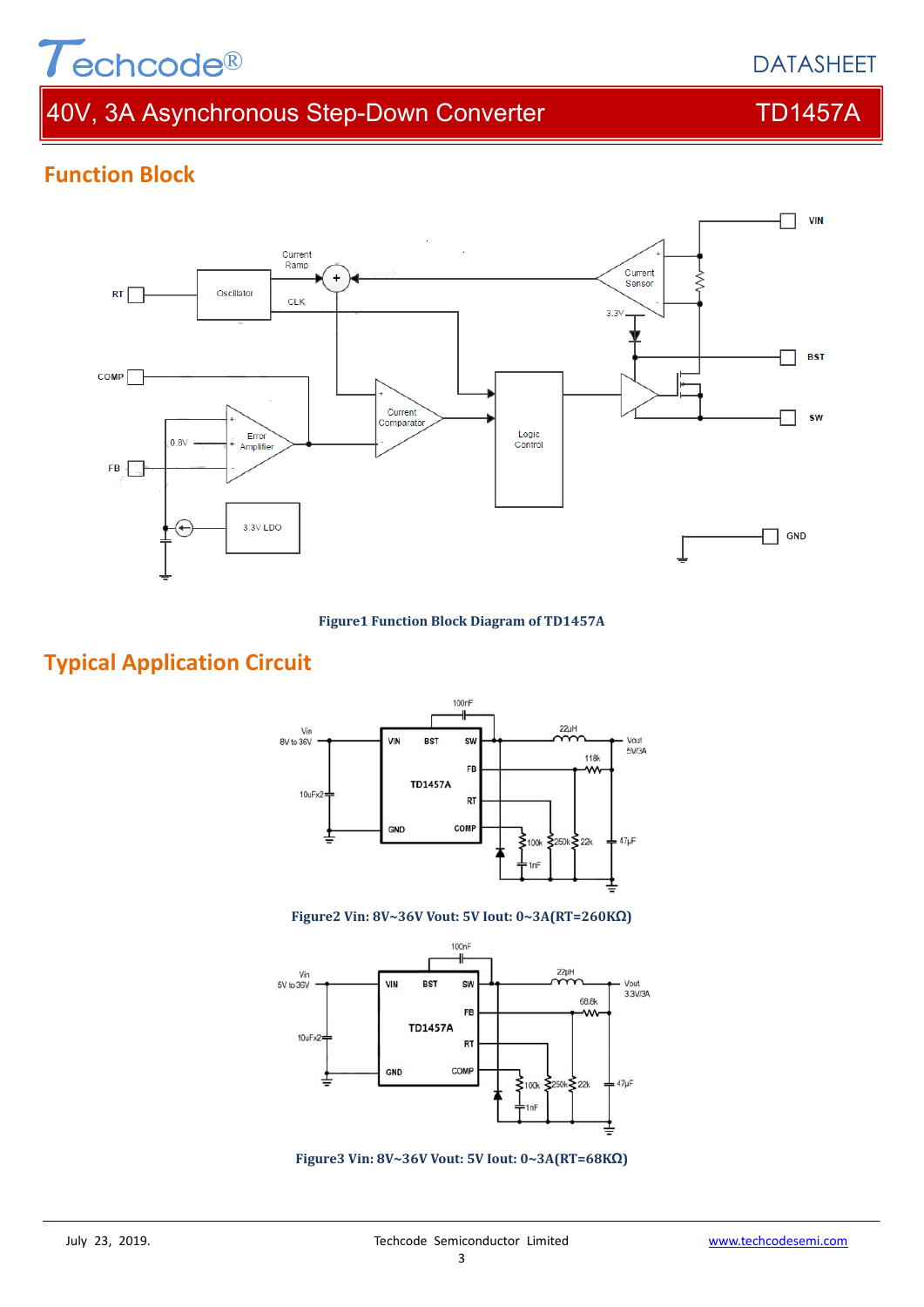# $T$ echcode $^{\circledR}$

# 40V, 3A Asynchronous Step-Down Converter TD1457A

**DATASHEET** 

## **Absolute Maximum Ratings (at TA=25℃)**

| Symbol                      | Parameter                                       | Rating              | Unit       |
|-----------------------------|-------------------------------------------------|---------------------|------------|
|                             | VIN, SW Pin                                     | $-0.3$ to 45        |            |
|                             | <b>BST Pin</b><br>SW-0.3 to SW+5                |                     |            |
|                             | $-0.3$ to $6$<br>All<br>other Pins              |                     |            |
|                             | Junction Temperature                            | 150                 | $^{\circ}$ |
| $\mathsf{T}_{\mathsf{STG}}$ | <b>Storage Temperature</b>                      | $-65$ $^{\sim}$ 150 | $^{\circ}$ |
| Tsdr                        | Maximum Lead Soldering Temperature (10 Seconds) | 260                 | $^{\circ}$ |

## **Electrical Characteristics**

Unless otherwise specified, these specifications apply over  $V_{\text{IN}}=12V$ ,  $T_A=25^{\circ}C$ 

| <b>Characteristics</b>                | Symbol                   | <b>Conditions</b>              | <b>Min</b>               | <b>Typ</b> | <b>Max</b>               | <b>Units</b> |
|---------------------------------------|--------------------------|--------------------------------|--------------------------|------------|--------------------------|--------------|
| VIN Under-voltage Lockout             | $V_{IN\_MIN}$            | $V_{IN}$ falling               | 3.6                      | 3.8        | 4                        | $\vee$       |
| Threshold                             |                          |                                |                          |            |                          |              |
| V <sub>IN</sub> Under-voltage Lockout | V <sub>IN_MIN_HYST</sub> | $V_{IN}$ rising                | 200                      | 400        | 600                      | mV           |
| Hysteresis                            |                          |                                |                          |            |                          |              |
| <b>Supply Current</b>                 | ΙQ                       | $V_{FB} = 1V$                  | 30                       | 65         | 90                       | μA           |
| Feedback Voltage                      | $V_{FB}$                 | 3.6V <v<sub>VIN&lt;40V</v<sub> | 0.784                    | 0.8        | 0.816                    | $\vee$       |
| Top Switch Resistance <sub>1</sub>    | $R_{DS(ON)T}$            |                                | $\blacksquare$           | 63         | 78                       | $m\Omega$    |
| Top Switch Current Limit <sub>1</sub> | I <sub>LIM_TOP</sub>     | Minimum Duty Cycle             | 3.8                      | 4.5        | $\sim$                   | A            |
| Switch Frequency                      | $F_{SW}$                 | $R_{RT} = 260k$                | 100                      | 160        | 220                      | <b>KHz</b>   |
| Switch Frequency                      | $F_{SW}$                 | $R_{RT} = 68k$                 | 380                      | 530        | 680                      | <b>KHz</b>   |
| Minimum On Time <sub>1</sub>          | $T_{ON\_MIN}$            |                                | $\overline{\phantom{a}}$ | 117        | $\overline{\phantom{a}}$ | ns           |
| Minimum Off Time                      | $T_{\mathsf{OFF\_MIN}}$  | $V_{FB} = 0V$                  | 100                      | 150        | 200                      | ns           |
| Thermal Shutdown <sub>1</sub>         | T <sub>TSD</sub>         |                                | $\overline{\phantom{a}}$ | 137        | $\overline{\phantom{a}}$ | °C           |
| <b>Thermal Shutdown</b>               | <b>T</b> <sub>TSDR</sub> |                                | $\overline{\phantom{a}}$ | 13         | $\overline{\phantom{a}}$ | °С           |
| Recovery Hysteresis <sub>1</sub>      |                          |                                |                          |            |                          |              |

Note1: Guaranteed by design.

## **Typical Operating Characteristics**

Vin = 12V, Vout = 5V, L = 22 $\mu$ H, Cout = 47 $\mu$ F, Cin = 20 $\mu$ F, T<sub>A</sub> = +25°C, unless otherwise noted

#### 4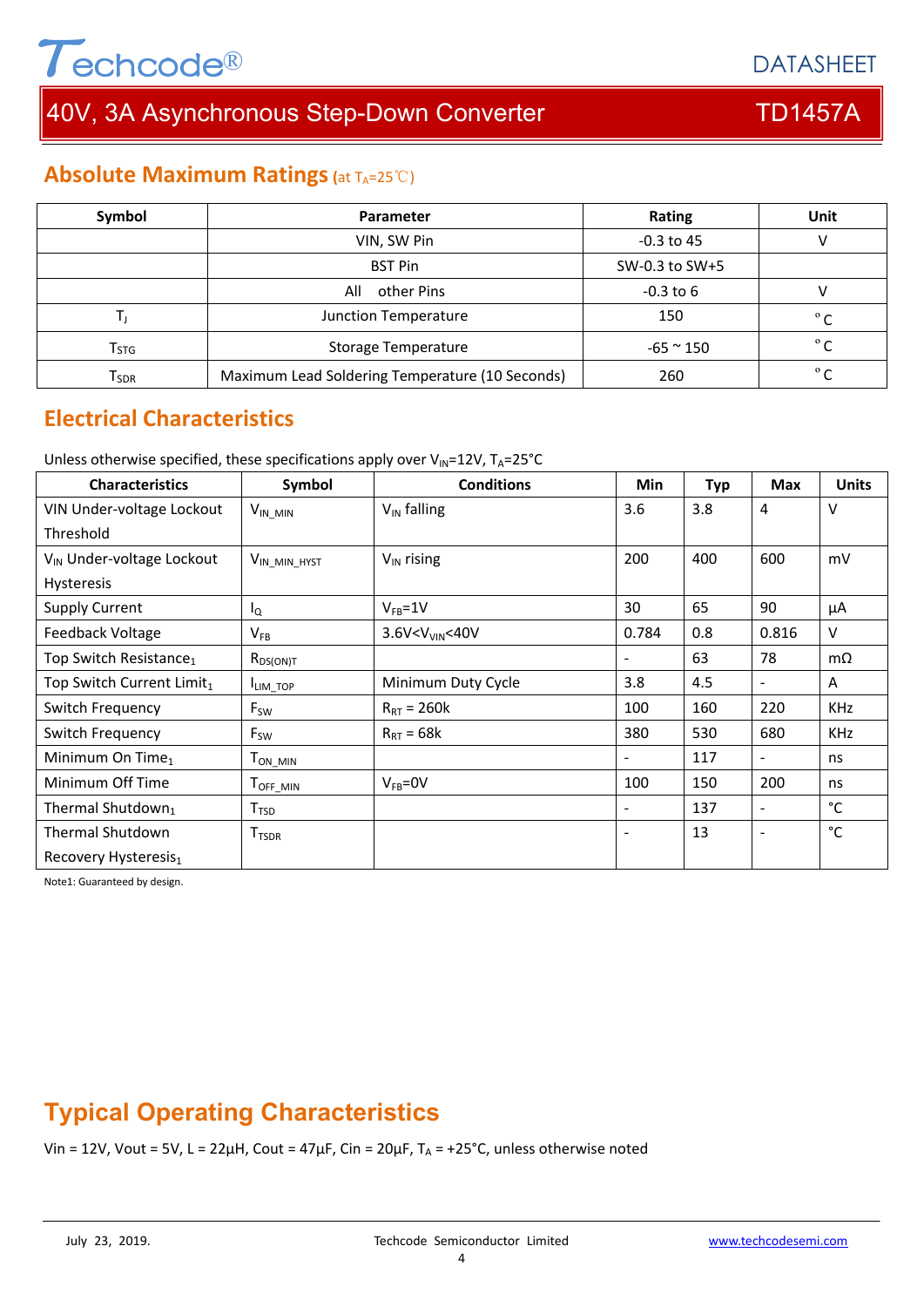# $\tau$ echcode®

## **DATASHEET**

# 40V, 3A Asynchronous Step-Down Converter TD1457A











**Full load** 

**FB Short Protection** lout=3A







### **Over Load Protection**





Output current(A)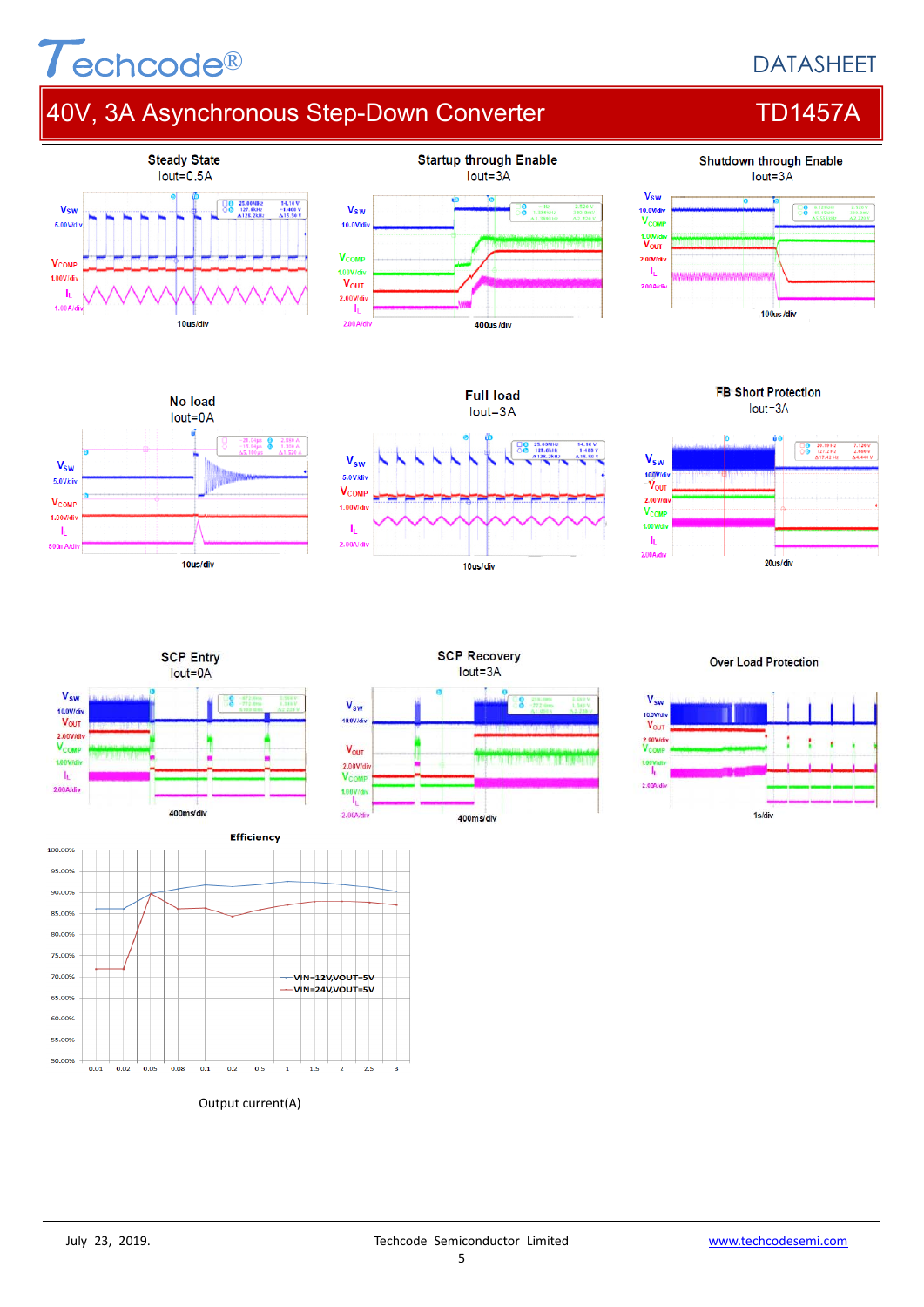## **DATASHEET**

## 40V, 3A Asynchronous Step-Down Converter TD1457A

## **Function Description**

Techcode®

The TD1457A is an asynchronous, current‐mode, step‐down regulator. It regulates input voltages from 3.8V to 40V down to an output voltage as low as 0.8V, and is capable of supplying up to 3A of load current.

#### **Current‐Mode Control**

The TD1457A utilizes current‐mode control to regulate the output voltage. The output voltage is measured at the FB pin through a resistive divider and the error is amplified by the internal transconductance error amplifier. The output of internal error amplifier is compared to the switch current measured internally to control the output current limit.

#### **PFM Mode**

The TD1457A operates in PFM mode at light load. In PFM mode, switch frequency is continuously controlled in proportion to the load current, i.e. switch frequency is decreased when load current drops to boost power efficiency at light load by reducing switch‐loss, while switch frequency is increased when load current rises, minimizing both load current and output voltage ripples.

#### **Power Switch**

An N‐Channel MOSFET switch is integrated on the TD1457A to down convert the input voltage to the regulated output voltage. Since the top MOSFET needs a gate voltage great than the input voltage, a boost capacitor connected between BST and SW pins is required to drive the gate of the top switch. The boost capacitor is charged by the internal 3.3V rail when SW is low.

#### **VIN Under‐Voltage Protection**

TD1457A can regulate a wide range input voltage down to an output voltage. If the input voltage decreases to under voltage lockout threshold, the regulator enters into UVLO protection to shutdown internal logic and function blocks.

#### **COMP Voltage**

The current limit is decided by the maximum comp voltage which is around 2.5V. Comp voltage is also adjusted with the output current. The comp voltage decreases as load current drop. When comp voltage keeps the maximum value for around 12480 cycle, the over load protection is triggered. IC enters into the hiccup mode during the OLP.

#### **Output Current Run‐Away Protection**

At start‐up, due to the high voltage at input and low voltage at output, current inertia of output inductance can be easily built up, resulting in a large start‐up output current. COMP value is limited and rise up slowly for a period of time when start up. By such control mechanism, the output current at start‐up is well controlled.

#### **Output Short Protection**

When the output is shorted to ground, output current rapidly rises and if it hits the OCP (over current protection) limit, which is 1.3A above the normal peak current limit, switch frequency is halved to allow time for the inductor current to fall to a safe level. If the OCP limit is hit again in the next cycle, switch frequency is halved again. In the extreme case, switch frequency can be decreased to 1/128 of the original frequency set by the resistor at the RT pin.

### **Feedback Short Protection**

If the FB pin is detected to be short to ground for more than 15 switch cycles, the TD1457A is latched off. The regulator can be reactivated again through recycling VIN voltage.

#### **Thermal Protection**

When TD1457A inner temperature rises above the Over Temperature Protection threshold, it is forced into thermal shut-down. Only when IC inner temperature drops below Over Temperature Recovery threshold can the regulator becomes active again.

.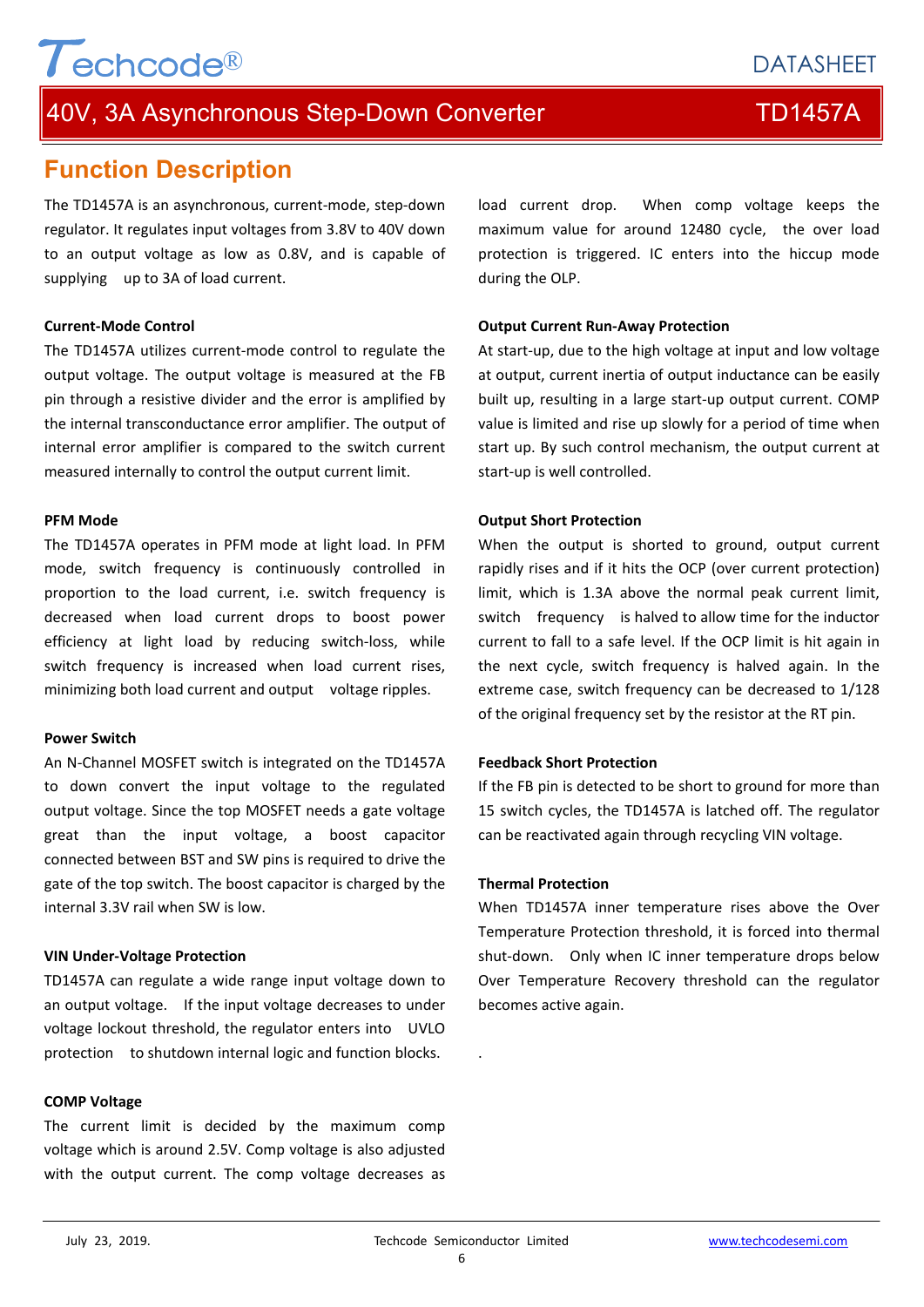# Techcode®

## **DATASHEET**

## 40V, 3A Asynchronous Step-Down Converter TEM TD1457A

## **APPLICATION INFORMATION**

## **Setting the Output Voltage**

The output voltage is set using a resistive divider from the output voltage to FB pin as Figure 1. The voltage divider divides the output voltage down to the feedback voltage by the ratio:

$$
V_{FB}=V_{OUT}*\frac{R2}{R2+R5}
$$



#### Figure 1: Output Voltage Setup

Where  $V_{FB}$  is the feedback voltage and  $V_{OUT}$  is the output voltage.

The output voltage is:

$$
V_{\rm OUT}=V_{\rm FB}*\frac{\rm R2+R5}{\rm R2}
$$

V<sub>FB</sub> is 0.8V reference. R2 can be as high as 100KΩ, but a typical value is 10 K $\Omega$ ~20 K $\Omega$ . For example, R2 is 22 K $\Omega$ , R5 is determined by:

$$
R5 = 27.5 * (V_{OUT} - 0.8)(K\Omega)
$$

One ceramic cap (C5) such as 100nF/6.3V is suggested to parallel with R2 to decouple noise voltage for feedback loop stability in some practical application.

## **Operating Frequency**

TD1457A working frequency can be adjusted in different application. Set the resistor connected to RT pin to setup the working frequency as Figure 2 and following expression.

$$
f_s = \frac{1}{22.77 * 10^{-12}R_4 + 0.315 * 10^{-6}} Hz
$$



Figure 2: Operating Frequency Setup

## **BST Capacitor**

BST cap supplies the drive for the high‐side N‐MOSFE switch, connected from the BST pin to SW pin as Figure 4.



Figure 4: BST Cap

The BST cap is charged by the internal 3.3V rail when SW is low. Usually, one ceramic cap 0.1uF or greater capacitor is ok for high side MOS driver.

## **Compensation Loop**

COMP is used to compensate the regulation control loop for system stability and transient response. Connect a series RC network (Pole‐zero combination) from COMP to GND to optimize the control loop as Figure 5.



Figure 5: Compensation Loop

In some cases, an additional ceramic capacitor (C6 such as 47pF) from COMP to GND is required to eliminate the high frequency noise influence.

Normally application with 5V/3.3V output, 12V/24V input,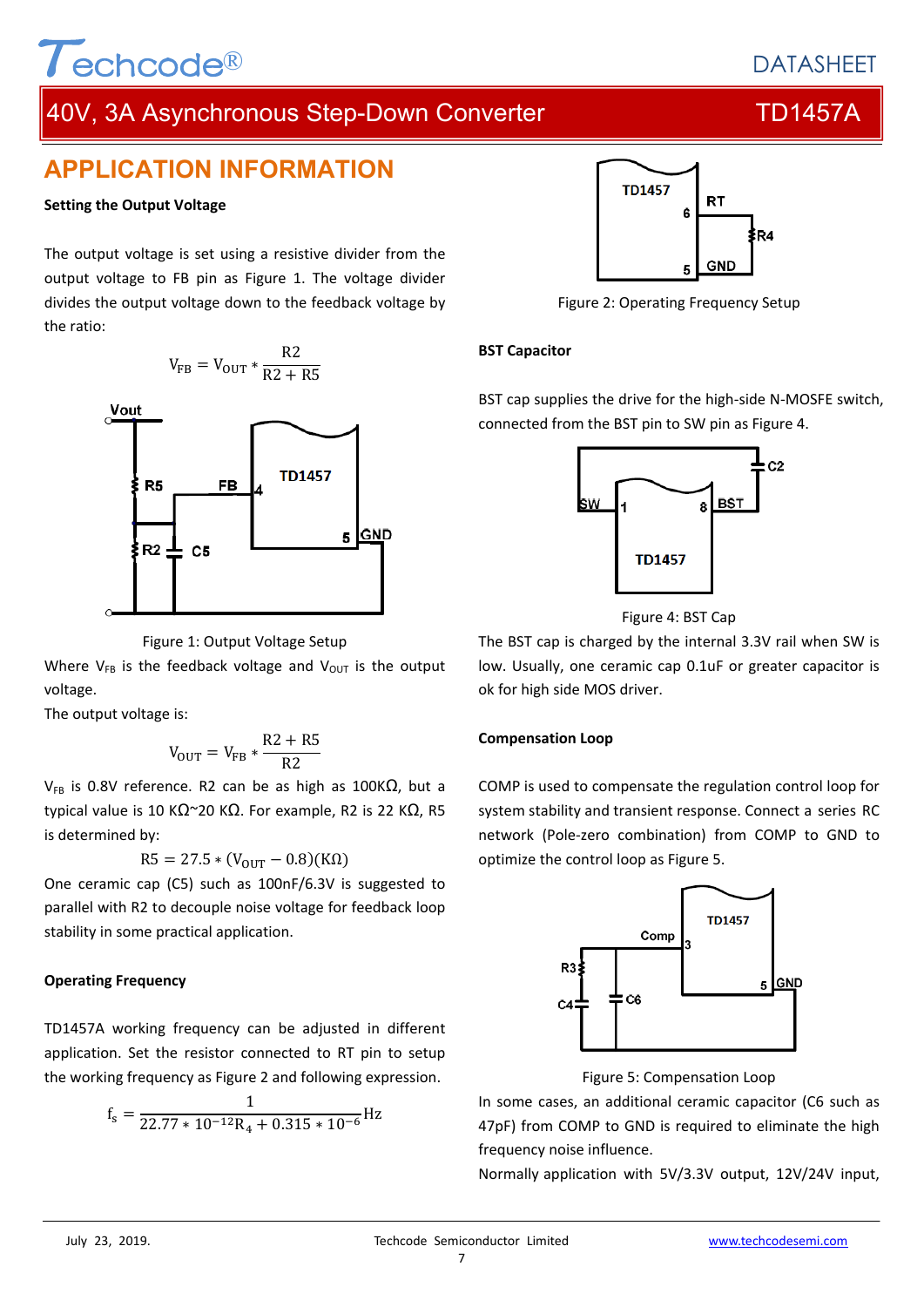## **DATASHEET**

# 10V, 3A Asynchronous Step-Down Converter TD1457A

|  |  |  |  | the below table parameter is recommended. |  |
|--|--|--|--|-------------------------------------------|--|
|--|--|--|--|-------------------------------------------|--|

 $\overline{\mathbf{I}}$  echcode®

| $50^{\circ}200K$ | 330~1nF | NC/22~100pF |
|------------------|---------|-------------|

#### **Power Inductor**

The inductor is required to supply constant current to the output load. A larger value inductor results in less current ripple and also lower output ripple. However, the larger value inductor has a larger physical size, bigger series resistance, high cost or lower saturation current. A good rule to determining the inductance is to allow the peak‐to‐peak ripple current in the inductor.

It's recommended to allow inductor ripple current  $\triangle I_{PP}$ of 30% maximum peak current. So we can get the proper inductor value as follow.

$$
L = \frac{V_{OUT}}{f_S * \Delta I_{PP}} * (1 - \frac{V_{OUT}}{V_{IN}})
$$

Where  $V_{OUT}$  is output voltage,  $V_{IN}$  is input voltage,  $f_S$  is switching frequency and  $\triangle I_{PP}$  is the peak-to-peak inductor ripple current.

Choose an inductor that will not be saturate under the maximum inductor peak current. The peak inductor current can be calculated by following expression:

$$
I_{LP} = I_{OUT} + \frac{V_{OUT}}{2 * f_s * L} * (1 - \frac{V_{OUT}}{V_{IN}})
$$

Where  $I_{OUT}$  is the load current.

### **Freewheel Diode**

Freewheel diode supply the current route when high side MOS turns off. The system efficiency is worse if the forward voltage drop is high. So, this diode is recommended to use the schottky diode with lower forward voltage drop to improve overall efficiency.

For example, the B540 (5A/40V) schottky diode performs well in application.

### **Input Capacitor**

Use low ESR capacitors for the best performance. Ceramic capacitors are preferred, but tantalum or low‐ESR electrolytic capacitors may also suffice.It's recommended to choose X5R or X7R dielectrics when using ceramic capacitors.

The RMS current in the input capacitor can be estimated by following expression:

$$
I_{\text{Cinput}} = I_{\text{OUT}} * \sqrt{\frac{V_{\text{OUT}}}{V_{\text{IN}}} * (1 - \frac{V_{\text{OUT}}}{V_{\text{IN}}})}
$$

Choose the input capacitor whose RMS current rating greater than  $I_{Cinout}$ .

Input voltage ripple for low ESR capacitors can be estimated as follow:

$$
\Delta V_{\text{IN}} = \frac{I_{\text{OUT}}}{C_{\text{INPUT}} * f_{\text{s}}} * \frac{V_{\text{OUT}}}{V_{\text{IN}}} * (1 - \frac{V_{\text{OUT}}}{V_{\text{IN}}})
$$

It should increase the input capacitor if the input voltage ripple is big. Besides, one ceramic cap such as 0.1uF is suggested to be placed as close to the IC as possible.

### **Output Capacitor**

The output capacitor is required to maintain the DC output voltage. The output voltage ripple can be estimated by following.

$$
\Delta V_{\text{OUT}} = \frac{V_{\text{OUT}}}{f_{\text{s}} * L} * \left(1 - \frac{V_{\text{OUT}}}{V_{\text{IN}}}\right) * (R_{\text{ESR}} + \frac{1}{8 * f_{\text{s}} * C_{\text{OUT}}})
$$

Where  $C_{\text{OUT}}$  is the output capacitance value and  $R_{ESR}$  is the equivalent series resistance (ESR) value of the output capacitor.

Ceramic, tantalum, or low ESR electrolytic capacitors are recommended. Low ESR capacitors are preferred to keep the output voltage ripple low.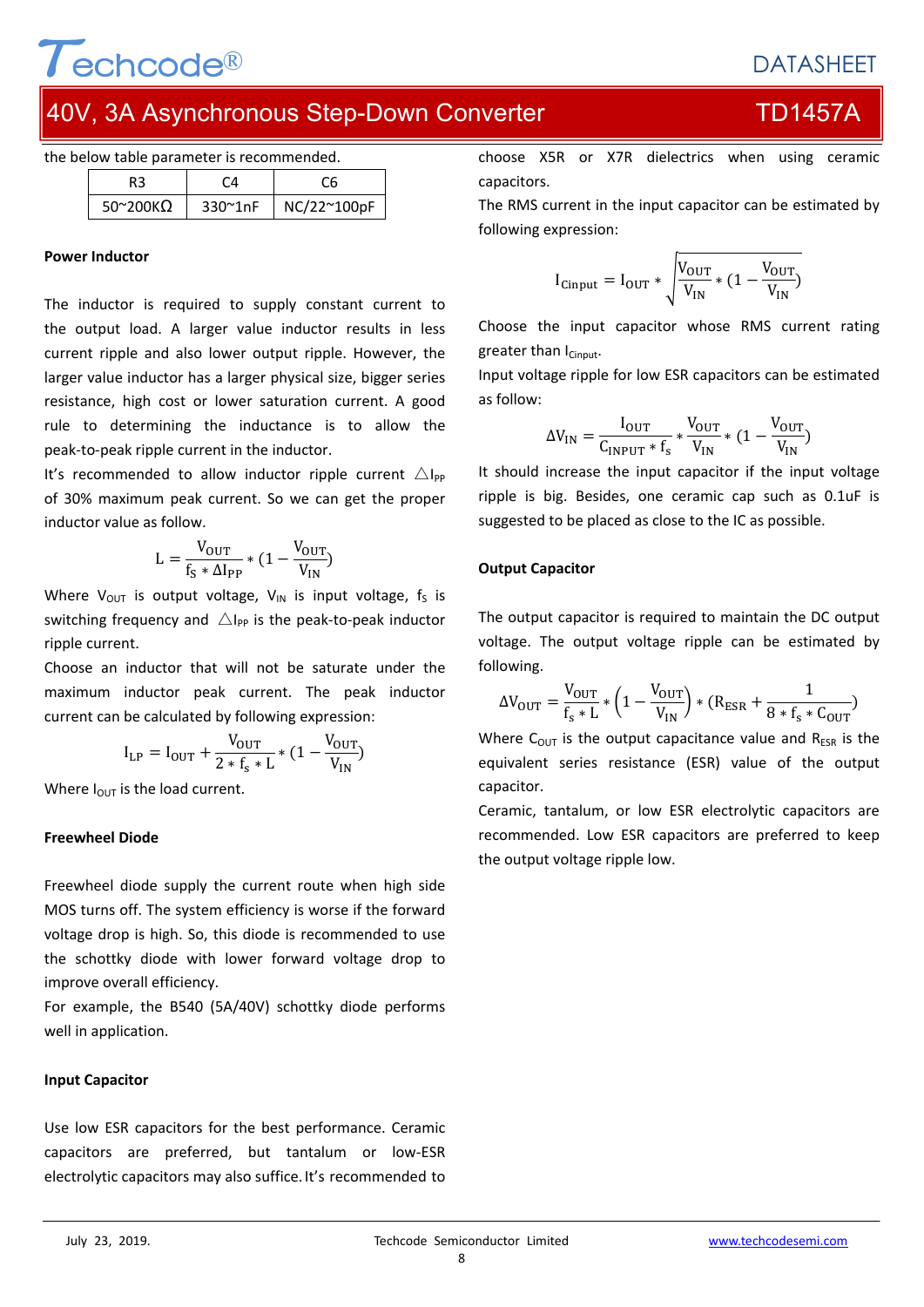# 40V, 3A Asynchronous Step-Down Converter TD1457A

# **PCB Layout Note**

 $\tau$ echcode®

PCB layout is very important to achieve stable operation. It is highly recommended to duplicate EVB layout as follow these guidelines.

1. Keep the path of switching current short and minimize the loop area formed by input cap, high‐side MOSFET and freewheel diode.

2. Bypass ceramic capacitors are suggested to be put close to the Vin Pin.

3. Ensure all feedback connections are short and direct. Place the feedback resistors and compensation components as close to the chip as possible.

4. Route SW away from sensitive analog areas such as FB. 5. Connect IN, SW, and especially GND respectively to a large copper area to cool the chip to improve thermal performance and long-term reliability. The 2os copper thickness is suggested for better thermal performance in real application.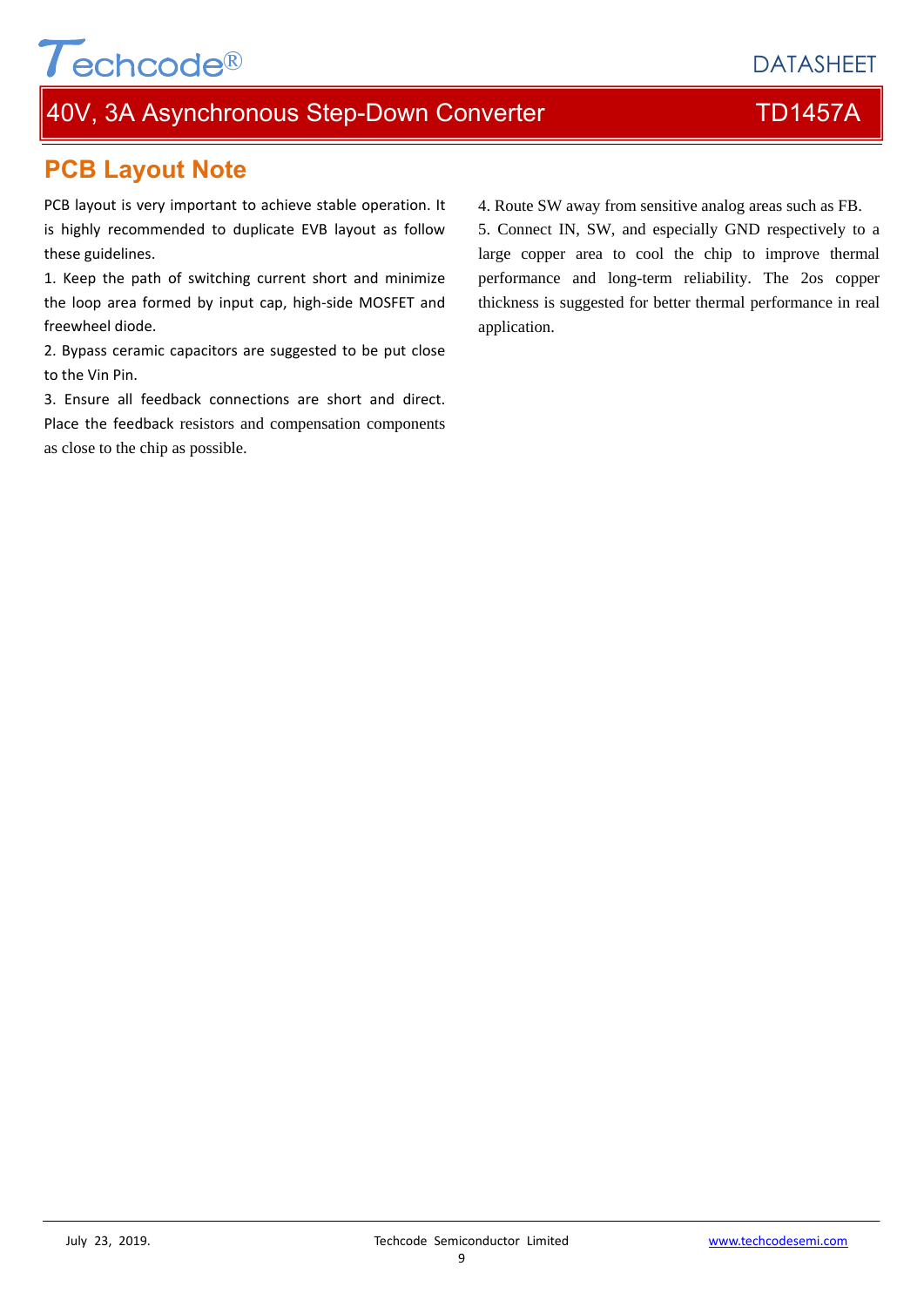

# 40V, 3A Asynchronous Step-Down Converter TD1457A

# **Package Information**

## **ESOP‐8 Package Outline Dimensions**







|                | Dimensions In Millimeters |           | Dimensions In Inches |           |  |
|----------------|---------------------------|-----------|----------------------|-----------|--|
|                | Min                       | Max       | Min                  | Max       |  |
| Α              | 1.350                     | 1.750     | 0.053                | 0.069     |  |
| A1             | 0.050                     | 0.150     | 0.004                | 0.010     |  |
| А2             | 1.350                     | 1.550     | 0.053                | 0.061     |  |
| b              | 0.330                     | 0.510     | 0.013                | 0.020     |  |
| с              | 0.170                     | 0.250     | 0.006                | 0.010     |  |
| D              | 4.700                     | 5.100     | 0.185                | 0.200     |  |
| D1             | 3.202                     | 3.402     | 0.126                | 0.134     |  |
| E              | 3.800                     | 4.000     | 0.150                | 0.157     |  |
| E <sub>1</sub> | 5.800                     | 6.200     | 0.228                | 0.244     |  |
| E2             | 2.313                     | 2.513     | 0.091                | 0.099     |  |
| е              | 1.270 (BSC)               |           | 0.050 (BSC)          |           |  |
|                | 0.400                     | 1.270     | 0.016                | 0.050     |  |
| θ              | 0°                        | $8^\circ$ | $0^{\circ}$          | $8^\circ$ |  |

## DATASHEET